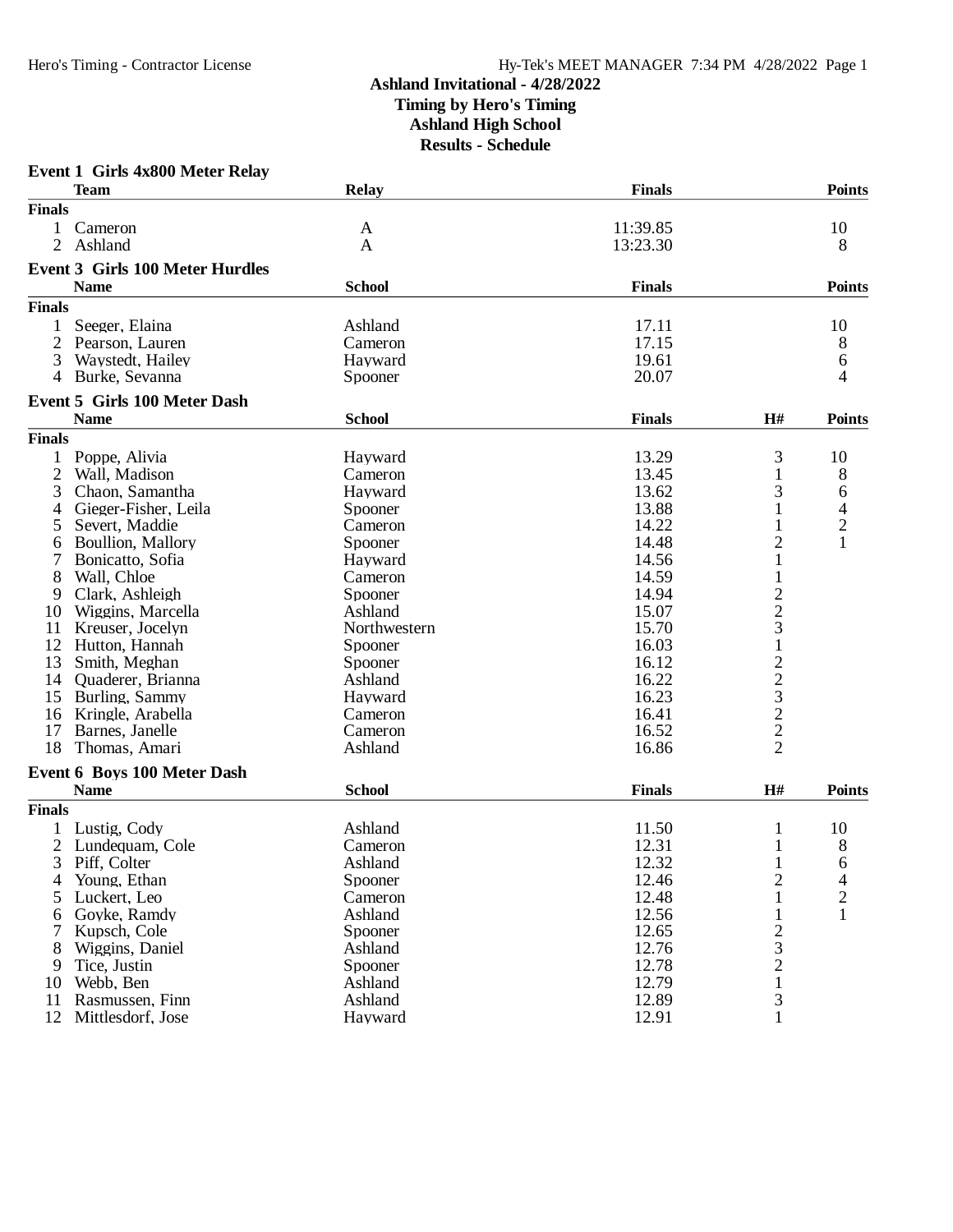**Finals ... (Event 6 Boys 100 Meter Dash)**

## **Ashland Invitational - 4/28/2022 Timing by Hero's Timing**

**Ashland High School**

**Results - Schedule**

|                | <b>Name</b>                            | <b>School</b> | <b>Finals</b> | H#             | <b>Points</b>            |
|----------------|----------------------------------------|---------------|---------------|----------------|--------------------------|
| 13             | Walker, Devon                          | Northwestern  | 12.95         | 4              |                          |
| 14             | Andren, Wyatt                          | Northwestern  | 12.96         |                |                          |
| 15             | Golat, Aiden                           | Cameron       | 13.06         | 32233223       |                          |
| 16             | Zwisler, Sean                          | Spooner       | 13.22         |                |                          |
| 17             | Mertl, Christian                       | Spooner       | 13.55         |                |                          |
| 18             | Theien, Bryant                         | Northwestern  | 13.61         |                |                          |
| 19             | Block, Garrik                          | Cameron       | 13.66         |                |                          |
| 20             | Nelson, Langdon                        | Northwestern  | 13.74         |                |                          |
| 21             | Hunter, Christner                      | Spooner       | 14.03         |                |                          |
| 22             | Aranda, Anthony                        | Hayward       | 14.14         |                |                          |
| 23             | Avila, Joey                            | Hayward       | 17.03         | $\overline{4}$ |                          |
| 24             | Ohman, Josh                            | Northwestern  | 20.80         | 3              |                          |
|                |                                        |               |               |                |                          |
|                | <b>Event 7 Girls 4x200 Meter Relay</b> |               |               |                |                          |
|                | <b>Team</b>                            | <b>Relay</b>  | <b>Finals</b> |                | <b>Points</b>            |
| <b>Finals</b>  |                                        |               |               |                |                          |
| 1              | Cameron                                | A             | 1:56.07       |                | 10                       |
| 2              | Ashland                                | A             | 2:03.32       |                | 8                        |
| 3              | Spooner                                | A             | 2:10.72       |                | 6                        |
|                | Event 8 Boys 4x200 Meter Relay         |               |               |                |                          |
|                | <b>Team</b>                            | <b>Relay</b>  | <b>Finals</b> |                | <b>Points</b>            |
| <b>Finals</b>  |                                        |               |               |                |                          |
| 1              | Ashland                                | A             | 1:42.18       |                | 10                       |
| 2              | Ashland                                | B             | 1:53.97       |                |                          |
| $---$          | Spooner                                | A             | <b>DQ</b>     |                |                          |
| $---$          | Hayward                                | $\mathbf{A}$  | <b>DQ</b>     |                |                          |
|                |                                        |               |               |                |                          |
|                | Event 9 Girls 1600 Meter Run           |               |               |                |                          |
|                | <b>Name</b>                            | <b>School</b> | <b>Finals</b> |                | <b>Points</b>            |
| <b>Finals</b>  |                                        |               |               |                |                          |
|                | McKuen, Mollie                         | Ashland       | 6:17.89       |                | 10                       |
| $\overline{2}$ | Asleson, Brooke                        | Spooner       | 6:19.84       |                | 8                        |
| 3              | Carrescia, Maria                       | Cameron       | 6:35.10       |                | $64$<br>$2$<br>$1$       |
| 4              | Kuffel, Alyssa                         | Cameron       | 6:43.95       |                |                          |
| 5              | Gothblad, Georgianna                   | Spooner       | 6:46.56       |                |                          |
| 6              | Thomas, Anna                           | Cameron       | 7:18.68       |                |                          |
|                | Lichtenberg, Amber                     | Northwestern  | 7:31.57       |                |                          |
| 8              | Lichtenberg, Hannah                    | Northwestern  | 7:49.72       |                |                          |
| 9              | Kephart, Kara                          | Northwestern  | 8:24.34       |                |                          |
|                | Event 10 Boys 1600 Meter Run           |               |               |                |                          |
|                | <b>Name</b>                            | <b>School</b> | <b>Finals</b> |                | <b>Points</b>            |
| <b>Finals</b>  |                                        |               |               |                |                          |
| $\mathbf{1}$   | Popp, Luke                             | Spooner       | 5:08.34       |                | 10                       |
| 2              | Amundson, Trevy                        | Northwestern  | 5:45.94       |                | 8                        |
| 3              | Parduhn, Deryck                        | Ashland       | 5:46.32       |                | 6                        |
|                | 4 Krieg, Noah                          | Northwestern  | 6:22.30       |                | $\overline{\mathcal{L}}$ |
|                | 5 Jarman, Michael                      | Northwestern  | 6:33.18       |                | $\overline{2}$           |
|                |                                        |               |               |                |                          |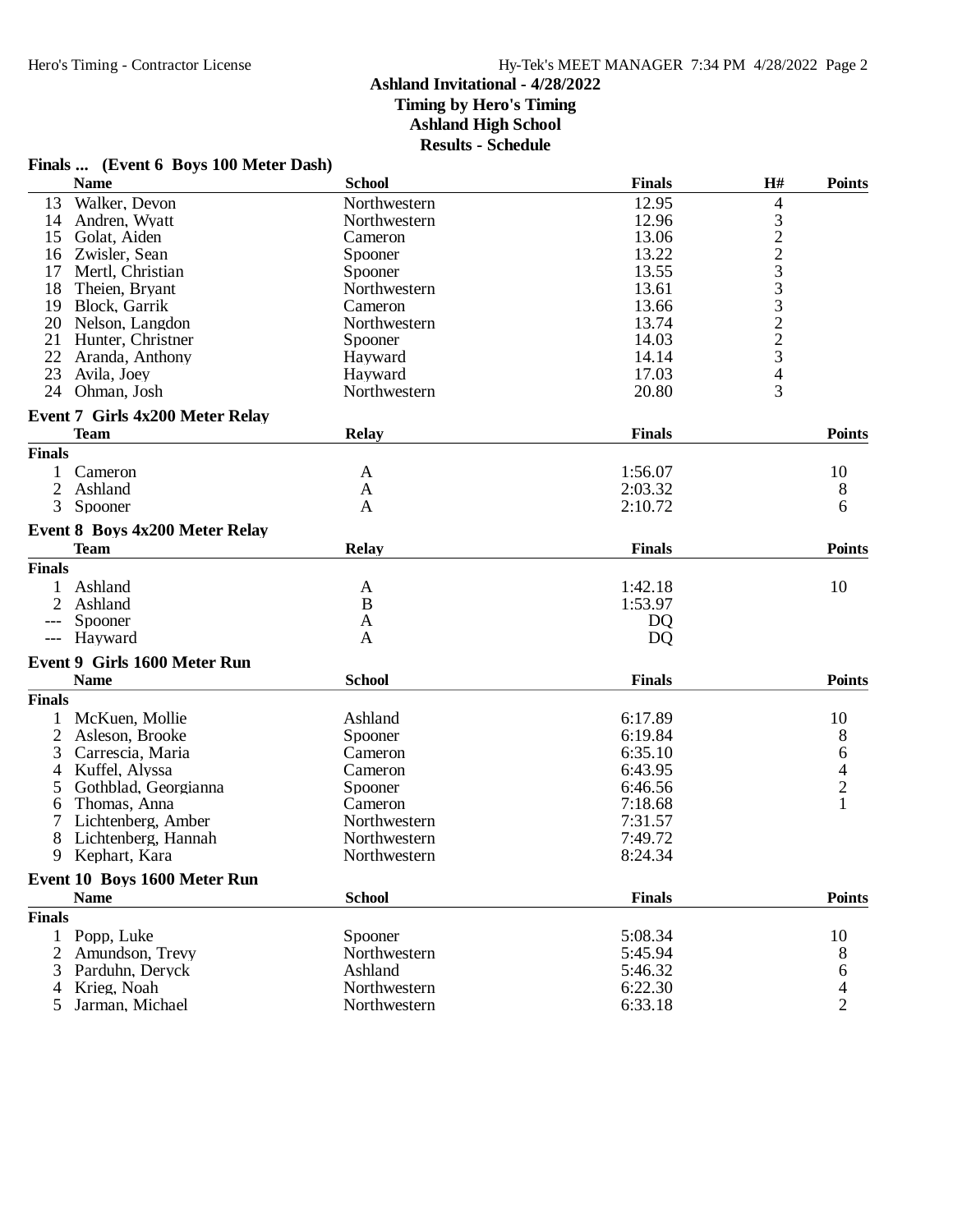## **Ashland Invitational - 4/28/2022 Timing by Hero's Timing Ashland High School**

**Results - Schedule**

|                | <b>Team</b>                                     | <b>Relay</b>  | <b>Finals</b> |                | <b>Points</b>            |
|----------------|-------------------------------------------------|---------------|---------------|----------------|--------------------------|
| <b>Finals</b>  |                                                 |               |               |                |                          |
| 1              | Cameron                                         | A             | 55.26         |                | 10                       |
| 2              | Hayward                                         | A             | 57.85         |                | 8                        |
| 3              | Ashland                                         | $\mathbf{A}$  | 1:03.86       |                | 6                        |
| 4              | Spooner                                         | A             | 1:04.76       |                | 4                        |
|                | Event 12 Boys 4x100 Meter Relay                 |               |               |                |                          |
|                | Team                                            | Relay         | <b>Finals</b> |                | <b>Points</b>            |
| <b>Finals</b>  |                                                 |               |               |                |                          |
| $\mathbf{1}$   | Ashland                                         | A             | 50.05         |                | 10                       |
| $\overline{2}$ | Cameron                                         | A             | 50.08         |                | 8                        |
| 3              | Spooner                                         | A             | 51.45         |                | 6                        |
| 4              | Ashland                                         | B             | 52.52         |                |                          |
| 5              | Spooner                                         | $\bf{B}$      | 53.71         |                |                          |
| 6              | Hayward                                         | A             | 54.70         |                | $\overline{4}$           |
|                | Event 13 Girls 400 Meter Dash                   |               |               |                |                          |
|                | <b>Name</b>                                     | <b>School</b> | <b>Finals</b> |                | <b>Points</b>            |
| <b>Finals</b>  |                                                 |               |               |                |                          |
| 1              | Bauer, Adeline                                  | Ashland       | 1:11.28       |                | 10                       |
| 2              | Butterfield, Keara                              | Cameron       | 1:14.19       |                | 8                        |
| 3              | Werner, Addison                                 | Hayward       | 1:17.41       |                | 6                        |
| 4              | Hutton, Hannah                                  | Spooner       | 1:17.42       |                | $\overline{\mathcal{A}}$ |
| 5              | Wiggins, Marcella                               | Ashland       | 1:22.47       |                | $\overline{2}$           |
|                | Event 14 Boys 400 Meter Dash                    |               |               |                |                          |
|                | <b>Name</b>                                     | <b>School</b> | <b>Finals</b> | H#             | <b>Points</b>            |
| <b>Finals</b>  |                                                 |               |               |                |                          |
|                | Danz, Oscar                                     | Northwestern  | 59.51         | $\mathbf{2}$   | 10                       |
| $\overline{2}$ | Hedinger, Jacob                                 | Spooner       | 59.84         | 1              | 8                        |
| 3              | Swanson, Marshall                               | Ashland       | 1:00.52       | $\overline{2}$ | 6                        |
| 4              | Pearson, Jacob                                  | Cameron       | 1:00.72       | 1              | 4                        |
| 5              | Killinger, Ben                                  | Spooner       | 1:00.81       | 1              | $\overline{c}$           |
| 6              | Teixeira, Logan                                 | Spooner       | 1:03.31       | $\overline{c}$ | $\mathbf{1}$             |
| 7              | Kupsch, Cole                                    | Spooner       | 1:03.55       | 1              |                          |
|                | Gasper, Deagan                                  | Hayward       | 1:04.02       | 1              |                          |
| 9              | Brown, Arnold                                   | Spooner       | 1:05.19       | 1              |                          |
| 10             | Parduhn, Deryck                                 | Ashland       | 1:05.84       | $\overline{c}$ |                          |
| 11             | Hanson, Gabe                                    | Hayward       | 1:07.56       | $\,1$          |                          |
| 12             | Aubart, Tyler                                   | Hayward       | 1:15.87       | 1              |                          |
|                |                                                 |               |               |                |                          |
|                | Event 15 Girls 300 Meter Hurdles<br><b>Name</b> | <b>School</b> | <b>Finals</b> |                | <b>Points</b>            |
| <b>Finals</b>  |                                                 |               |               |                |                          |
| 1              | Burke, Sevanna                                  | Spooner       | 52.94         |                |                          |
|                |                                                 | Ashland       | 54.72         |                | 10                       |
| 2              | Seeger, Elaina                                  |               |               |                | 8                        |
| 3              | Shilts, Katie                                   | Cameron       | 56.88         |                | 6                        |

## **Event 11 Girls 4x100 Meter Relay**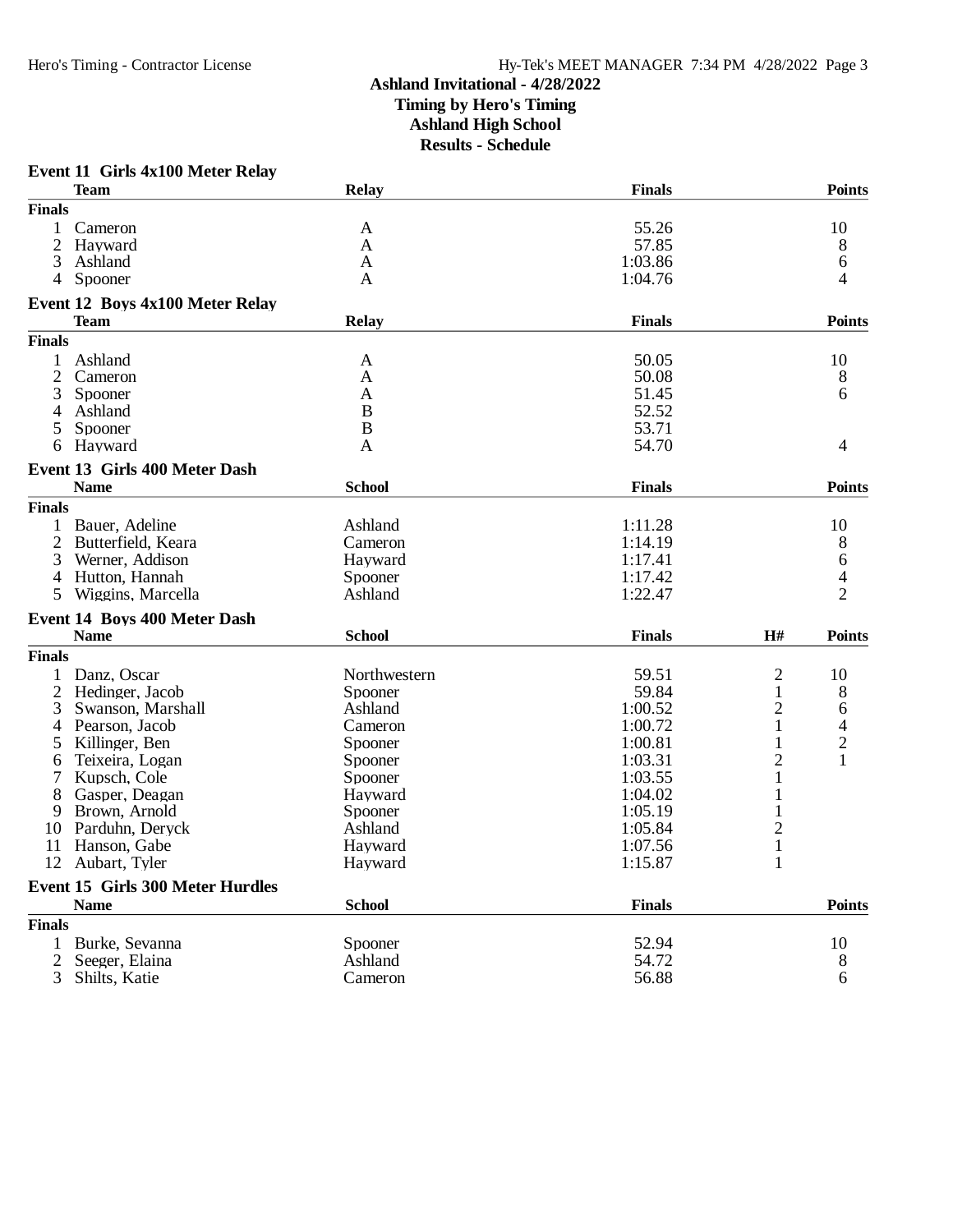### **Event 16 Boys 300 Meter Hurdles**

|                | <b>Name</b>                                        | <b>School</b>      | <b>Finals</b> |                         | <b>Points</b>            |
|----------------|----------------------------------------------------|--------------------|---------------|-------------------------|--------------------------|
| <b>Finals</b>  |                                                    |                    |               |                         |                          |
| 1              | Goyke, David                                       | Ashland            | 45.50         |                         | 10                       |
| $\overline{2}$ | Blatterman, Ethan                                  | Spooner            | 48.70         |                         | 8                        |
| 3              | Killinger, Franklin                                | Spooner            | 50.30         |                         | 6                        |
| 4              | Kostac, Noah                                       | Ashland            | 55.60         |                         | 4                        |
| 5              | Helenius, Beau                                     | Northwestern       | 59.90         |                         | $\overline{2}$           |
|                |                                                    |                    |               |                         |                          |
|                | <b>Event 17 Girls 800 Meter Run</b><br><b>Name</b> | <b>School</b>      | <b>Finals</b> |                         | <b>Points</b>            |
| <b>Finals</b>  |                                                    |                    |               |                         |                          |
|                | Leschisin, Sydney                                  |                    | 2:44.95       |                         |                          |
| $\overline{2}$ | Zak, Makenna                                       | Cameron<br>Ashland |               |                         | 10                       |
|                |                                                    |                    | 3:11.77       |                         | 8                        |
| 3              | Lichtenberg, Amber                                 | Northwestern       | 3:11.84       |                         | 6                        |
| 4              | Lichtenberg, Hannah                                | Northwestern       | 3:20.74       |                         | $\overline{\mathcal{L}}$ |
| 5              | Gagner, Layla                                      | Cameron            | 3:21.20       |                         | $\sqrt{2}$               |
| 6              | Thomas, Anna                                       | Cameron            | 3:26.32       |                         | $\mathbf{1}$             |
| 7              | Kephart, Kara                                      | Northwestern       | 3:53.54       |                         |                          |
|                | Event 18 Boys 800 Meter Run                        |                    |               |                         |                          |
|                | <b>Name</b>                                        | <b>School</b>      | <b>Finals</b> |                         | <b>Points</b>            |
| <b>Finals</b>  |                                                    |                    |               |                         |                          |
| 1              | Schroeder, Pierce                                  | Spooner            | 2:20.09       |                         | 10                       |
| $\overline{2}$ | Fiamoncini, Jackson                                | Ashland            | 2:20.66       |                         | 8                        |
| 3              | Popp, Luke                                         | Spooner            | 2:26.93       |                         | 6                        |
| 4              | Danz, Oscar                                        | Northwestern       | 2:34.20       |                         | $\frac{4}{2}$            |
| 5              | Mika, Carter                                       | Ashland            | 2:36.49       |                         |                          |
| 6              | Krieg, Noah                                        | Northwestern       | 2:49.49       |                         |                          |
| 7              | Jahnke, Zachary                                    | Spooner            | 3:25.01       |                         |                          |
|                | <b>Event 19 Girls 200 Meter Dash</b>               |                    |               |                         |                          |
|                | <b>Name</b>                                        | <b>School</b>      | <b>Finals</b> | H#                      | <b>Points</b>            |
| <b>Finals</b>  |                                                    |                    |               |                         |                          |
|                | Kuffel, Lexi                                       | Cameron            | 28.69         | 1                       | 10                       |
| 2              | Poppe, Alivia                                      | Hayward            | 29.96         | 1                       | 8                        |
| 3              | Bauer, Adeline                                     | Ashland            | 33.01         | $\overline{\mathbf{c}}$ | 6                        |
| $\overline{4}$ | Werner, Addison                                    | Hayward            | 33.04         | $\overline{c}$          | 4                        |
| 5              | Burling, Sammy                                     | Hayward            | 36.39         | $\overline{2}$          | $\overline{2}$           |
|                |                                                    |                    |               |                         |                          |
|                | <b>Event 20 Boys 200 Meter Dash</b>                |                    |               |                         |                          |
|                | <b>Name</b>                                        | <b>School</b>      | <b>Finals</b> | H#                      | <b>Points</b>            |
| <b>Finals</b>  |                                                    |                    |               |                         |                          |
|                | Lustig, Cody                                       | Ashland            | 23.77         | $\mathbf{1}$            | 10                       |
| 2              | Chenier, Hunter                                    | Ashland            | 24.86         | $\mathbf{1}$            | 8                        |
| 3              | Oliphant, Cody                                     | Ashland            | 24.96         | 1                       | 6                        |
| 4              | Hanson, Isaac                                      | Hayward            | 25.79         |                         | 4                        |
| 5              | Hedinger, Jacob                                    | Spooner            | 25.95         | 1                       | 2                        |
| 6              | McKittrick, Logan                                  | Ashland            | 26.55         | 1                       |                          |
| 7              | Walker, Devon                                      | Northwestern       | 26.64         | 3                       | $\mathbf{1}$             |
| 8              | Swanson, Marshall                                  | Ashland            | 26.84         | 3                       |                          |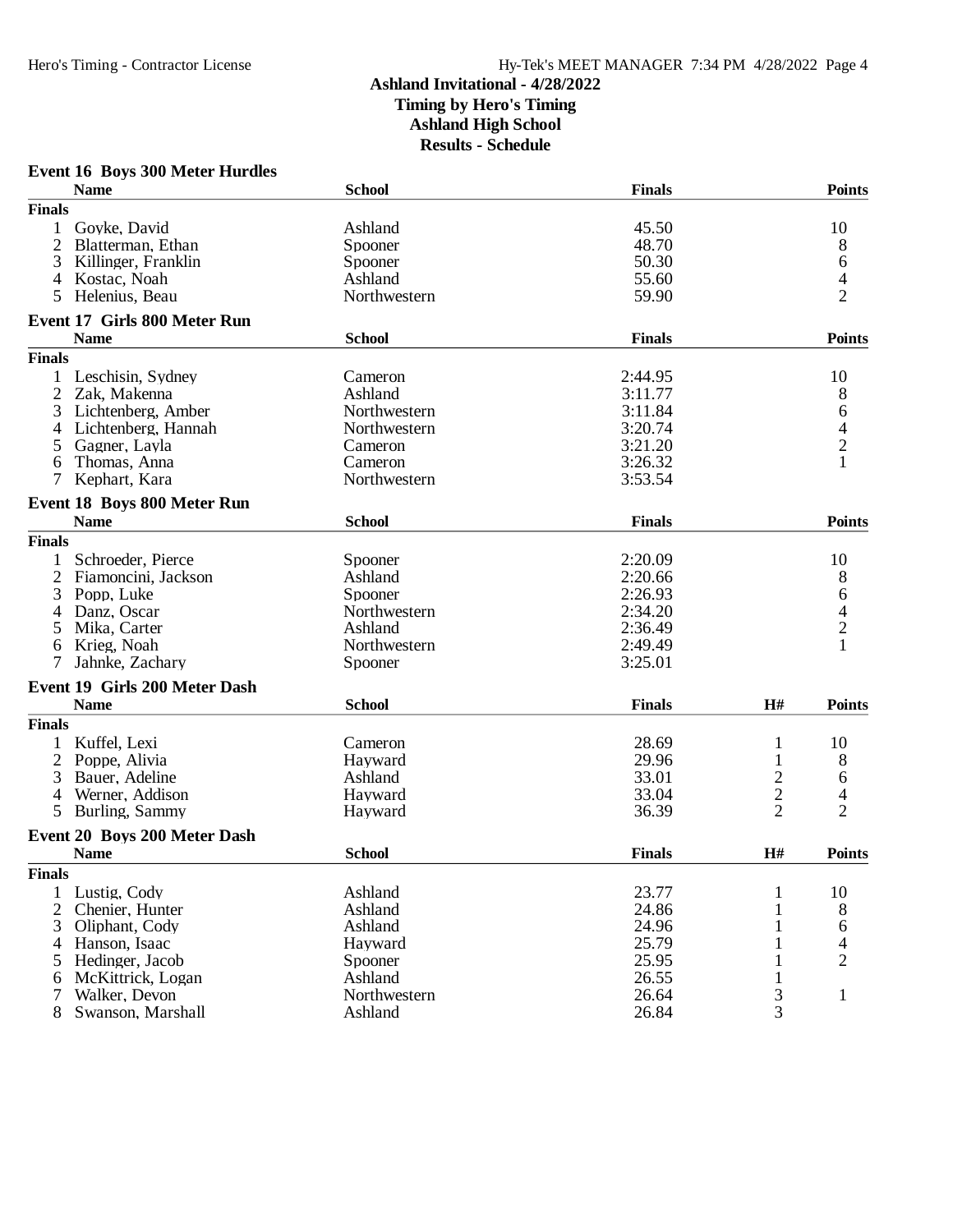## **Ashland Invitational - 4/28/2022 Timing by Hero's Timing**

**Ashland High School**

**Results - Schedule**

|  | Finals  (Event 20 Boys 200 Meter Dash) |  |  |  |
|--|----------------------------------------|--|--|--|
|--|----------------------------------------|--|--|--|

|               | <b>Name</b>                            | <b>School</b> | <b>Finals</b> | H#                                         | <b>Points</b>  |
|---------------|----------------------------------------|---------------|---------------|--------------------------------------------|----------------|
| 9             | Roberts, Ean                           | Hayward       | 26.85         | $\overline{c}$                             |                |
| 10            | Brown, Arnold                          | Spooner       | 27.43         |                                            |                |
| 11            | Teixeira, Logan                        | Spooner       | 27.69         |                                            |                |
| 12            | Andren, Wyatt                          | Northwestern  | 27.99         |                                            |                |
| 13            | Nelson, Langdon                        | Northwestern  | 28.04         |                                            |                |
| 14            | Smith, Preston                         | Spooner       | 28.36         |                                            |                |
| 15            | Housel, Robert                         | Hayward       | 28.83         |                                            |                |
| 16            | Mertl, Christian                       | Spooner       | 28.85         | 2242223234                                 |                |
| 17            | Block, Garrik                          | Cameron       | 29.59         |                                            |                |
| 18            | Bigboy, Jeridan                        | Ashland       | 30.10         |                                            |                |
| 19            | Aranda, Anthony                        | Hayward       | 30.48         |                                            |                |
| 20            | Brilla, Bridger                        | Northwestern  | 32.07         |                                            |                |
| 21            | Nielcen, Owen                          | Northwestern  | 32.22         | 3                                          |                |
| 22            | Aubart, Tyler                          | Hayward       | 33.28         | 4                                          |                |
| 23            | Avila, Joey                            | Hayward       | 36.47         | 3                                          |                |
|               | <b>Event 21 Girls 3200 Meter Run</b>   |               |               |                                            |                |
|               |                                        |               |               |                                            |                |
|               | <b>Name</b>                            | <b>School</b> | <b>Finals</b> |                                            | <b>Points</b>  |
| <b>Finals</b> |                                        |               |               |                                            |                |
|               | 1 McKuen, Mollie                       | Ashland       | 14:59.84      |                                            | 10             |
|               | Event 22 Boys 3200 Meter Run           |               |               |                                            |                |
|               | <b>Name</b>                            | <b>School</b> | <b>Finals</b> |                                            | <b>Points</b>  |
| <b>Finals</b> |                                        |               |               |                                            |                |
|               | Uitto, Dylan                           | Ashland       | 11:37.09      |                                            | 10             |
|               | 2 Popp, Grant                          | Spooner       | 12:10.18      |                                            | 8              |
| 3             | Pully, Nicholas                        | Ashland       | 12:17.62      |                                            | 6              |
| 4             | Anderson, Dylan                        | Ashland       | 13:13.65      |                                            | 4              |
|               |                                        |               |               |                                            |                |
|               | Event 23 Girls 4x400 Meter Relay       |               |               |                                            |                |
|               | <b>Team</b>                            | <b>Relay</b>  | <b>Finals</b> |                                            | <b>Points</b>  |
| <b>Finals</b> |                                        |               |               |                                            |                |
|               | Spooner                                | $\mathbf{A}$  | 5:25.24       |                                            | 10             |
|               | <b>Event 24 Boys 4x400 Meter Relay</b> |               |               |                                            |                |
|               | <b>Team</b>                            | <b>Relay</b>  | <b>Finals</b> |                                            | <b>Points</b>  |
| <b>Finals</b> |                                        |               |               |                                            |                |
|               |                                        |               |               |                                            |                |
| 1             | Spooner                                | A             | 4:07.15       |                                            | 10             |
|               | 2 Northwestern                         | A             | 4:13.94       |                                            | 8              |
| 3             | Ashland                                | A             | 4:23.18       |                                            | 6              |
|               | <b>Event 25 Girls Shot Put</b>         |               |               |                                            |                |
|               | <b>Name</b>                            | <b>School</b> | <b>Finals</b> | $\mathbf{H}$ #                             | <b>Points</b>  |
| <b>Finals</b> |                                        |               |               |                                            |                |
| 1             | Erickson, Brynn                        | Ashland       | 33-05.00      | $\overline{\mathbf{c}}$                    | 10             |
| 2             | Mika, Lahaela                          | Ashland       | 32-02.00      |                                            | 8              |
| 3             | Clifford, Ali                          | Hayward       | 32-00.00      |                                            | 6              |
| 4             | McPherson, Catie                       | Ashland       | 29-08.00      |                                            | 4              |
| 5             | Cook, Allison                          | Spooner       | 26-07.00      | $\begin{array}{c} 2 \\ 2 \\ 2 \end{array}$ | $\overline{c}$ |
| 6             | Jukic, Iva                             | Northwestern  | 26-02.00      | $\overline{2}$                             | $\mathbf{1}$   |
|               |                                        |               |               |                                            |                |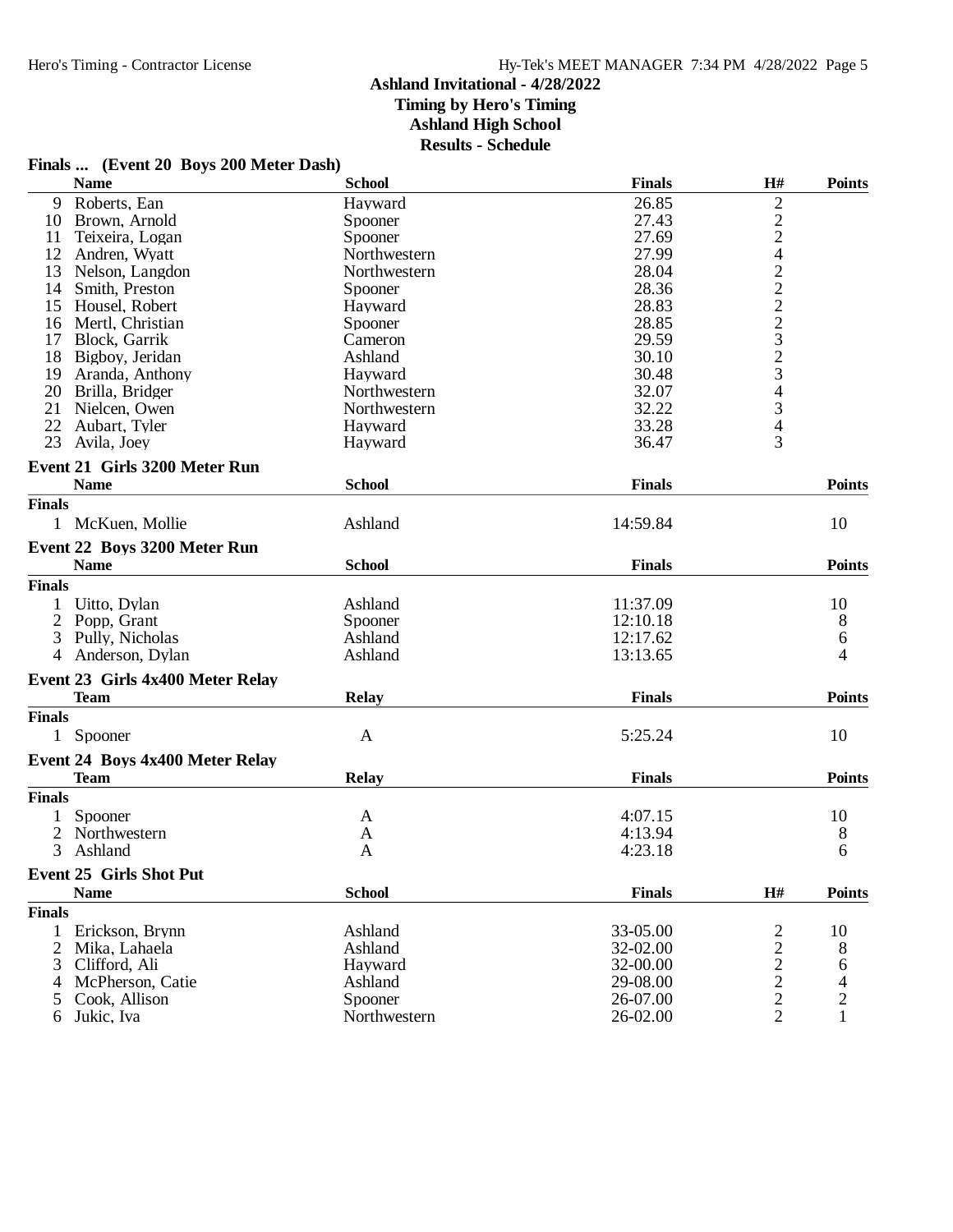## **Finals ... (Event 25 Girls Shot Put)**

|               | <b>Name</b>                        | <b>School</b> | <b>Finals</b> | H#                                              | <b>Points</b>  |
|---------------|------------------------------------|---------------|---------------|-------------------------------------------------|----------------|
| 7             | Bambenek, Alyssa                   | Spooner       | 26-02.00      | 1                                               |                |
| 8             | Bishop, Aubrey                     | Hayward       | 25-03.00      |                                                 |                |
| 9             | Alajoki, Ryanne                    | Ashland       | 24-02.00      | $\frac{2}{2}$                                   |                |
| 10            | Millerman, Hannah                  | Cameron       | 23-05.00      |                                                 |                |
| 11            | Smith, Meghan                      | Spooner       | 23-03.00      | $\mathbf 1$                                     |                |
| 12            | Gould, Riley                       | Hayward       | 23-00.00      | 1                                               |                |
| 13            | Butterfield, Keara                 | Cameron       | 20-06.00      | 1                                               |                |
| 13            | Finckler, Hailey                   | Northwestern  | 20-06.00      | 1                                               |                |
| 15            | Olson, Ivy                         | Hayward       | 19-10.00      |                                                 |                |
| 16            | Thomas, Amari                      | Ashland       | 18-08.00      | 1                                               |                |
| 17            | Gregerson, Sheila                  | Northwestern  | 18-02.00      | 1                                               |                |
| 18            | Germano, Francessca                | Northwestern  | 17-00.00      | 1                                               |                |
|               | <b>Event 26 Boys Shot Put</b>      |               |               |                                                 |                |
|               | <b>Name</b>                        | <b>School</b> | <b>Finals</b> | H#                                              | <b>Points</b>  |
| <b>Finals</b> |                                    |               |               |                                                 |                |
| 1             | Chenier, Hunter                    | Ashland       | 40-09.00      | 2                                               | 10             |
| $\mathbf{2}$  | Sardina, Deangelo                  | Hayward       | 37-08.00      | $\mathbf{1}$                                    | 8              |
| 3             | Candler, Westin                    | Cameron       | 37-06.00      |                                                 | 6              |
| 4             | Wiggins, Daniel                    | Ashland       | 35-05.00      | $\frac{2}{2}$                                   | $\overline{4}$ |
| 5             | Walker, Devon                      | Northwestern  | 34-11.00      |                                                 | $\sqrt{2}$     |
| 6             | Crowe, Gunnar                      | Ashland       | 34-02.00      | $\overline{c}$                                  | $\mathbf{1}$   |
| 7             | Richter, Caleb                     | Spooner       | 32-02.00      | $\mathbf{1}$                                    |                |
| 8             | Hedinger, Jacob                    | Spooner       | 32-01.00      |                                                 |                |
| 9             | Saffert, Tanner                    | Cameron       | 31-00.00      | $\begin{array}{c} 2 \\ 2 \\ 2 \\ 1 \end{array}$ |                |
| 10            | Nichols, Dan                       | Cameron       | 30-06.00      |                                                 |                |
| 11            | Hanson, Gabe                       | Hayward       | 28-09.00      |                                                 |                |
| 12            | Smith, Preston                     | Spooner       | 28-07.00      |                                                 |                |
| 13            | Martin, Caleb                      | Hayward       | 28-04.00      | $\frac{2}{1}$                                   |                |
| 14            | Butler, Micah                      | Hayward       | 28-02.00      | 1                                               |                |
| 14            | Hanson, Josh                       | Northwestern  | 28-02.00      | $\mathbf 1$                                     |                |
| 16            | Torvinen, gilbert                  | Northwestern  | 27-05.00      | $\overline{c}$                                  |                |
| 17            | Aranda, Anthony                    | Hayward       | 27-00.00      | $\mathbf{1}$                                    |                |
| 17            | Block, Garrik                      | Cameron       | 27-00.00      | $\overline{c}$                                  |                |
| 19            | Neefe, Austin                      | Spooner       | 26-07.00      | $\mathbf 1$                                     |                |
| 20            | Adler, Alex                        | Spooner       | 26-04.00      |                                                 |                |
| 21            | Nielcen, Owen                      | Northwestern  | 24-05.00      |                                                 |                |
| 22            | Trzynka, Cam                       | Northwestern  | 24-04.00      | $\begin{array}{c} 2 \\ 2 \\ 2 \\ 1 \end{array}$ |                |
| 23            | Dickson, Isak                      | Northwestern  | 23-11.00      |                                                 |                |
| 24            | Oliver, Sean                       | Cameron       | 22-05.00      | 1                                               |                |
|               | 25 Avila, Joey                     | Hayward       | 22-02.00      | 1                                               |                |
|               | 26 Kurtz, Frederick                | Ashland       | 21-07.00      |                                                 |                |
| 27            | Magnuson, Johnathan                | Spooner       | 21-02.00      |                                                 |                |
| 28            | Ohman, Josh                        | Northwestern  | 11-02.00      | 1                                               |                |
|               | <b>Event 27 Girls Discus Throw</b> |               |               |                                                 |                |
|               | <b>Name</b>                        | <b>School</b> | <b>Finals</b> | H#                                              | <b>Points</b>  |
| <b>Finals</b> |                                    |               |               |                                                 |                |
|               | 1 Erickson, Brynn                  | Ashland       | 85-03         | 1                                               | 10             |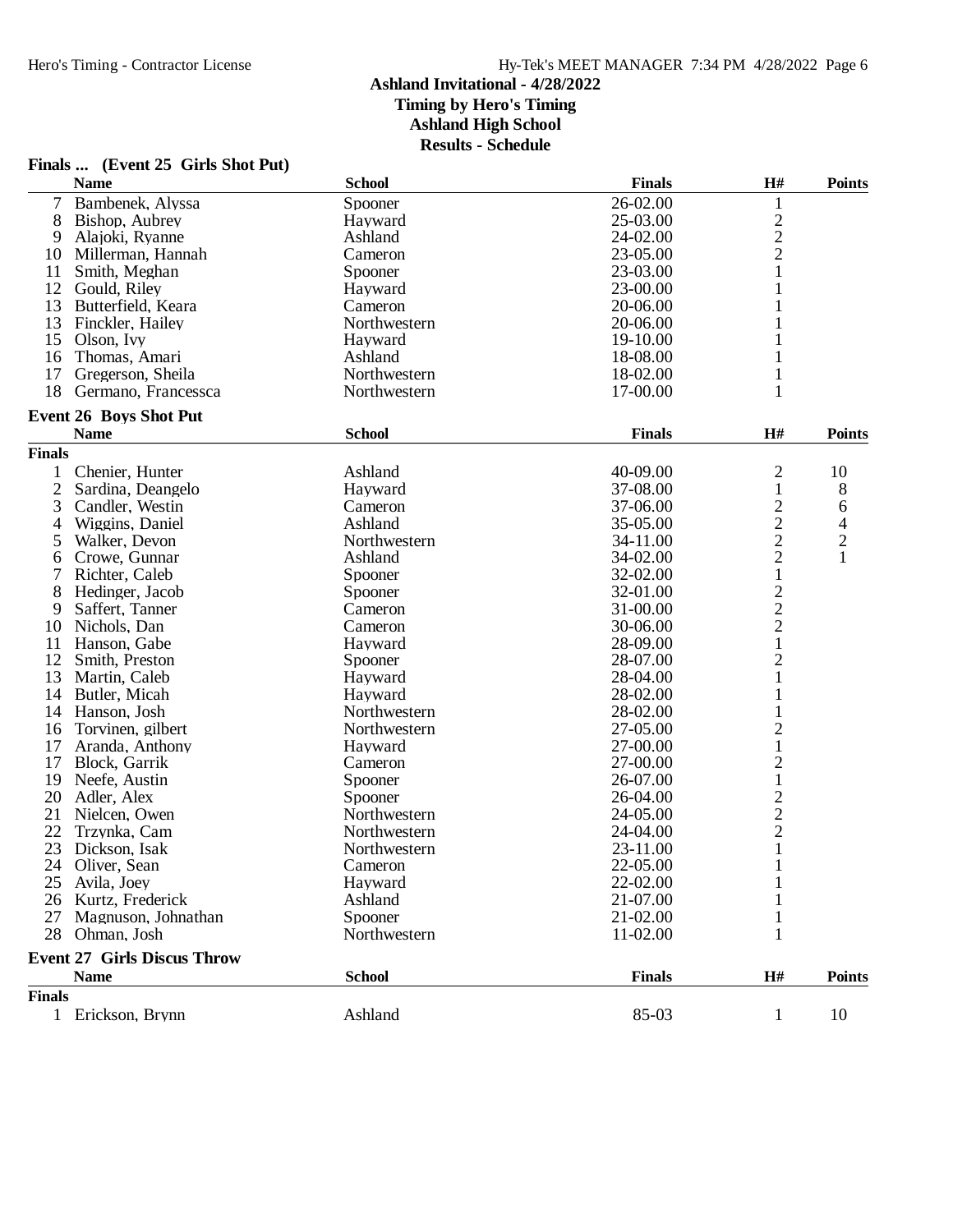## **Ashland Invitational - 4/28/2022 Timing by Hero's Timing**

**Ashland High School**

**Results - Schedule**

|  |  | Finals  (Event 27 Girls Discus Throw) |  |
|--|--|---------------------------------------|--|
|--|--|---------------------------------------|--|

|                | <b>Name</b>                          | <b>School</b> | <b>Finals</b> | H#                                              | <b>Points</b> |
|----------------|--------------------------------------|---------------|---------------|-------------------------------------------------|---------------|
| $\overline{2}$ | Mika, Lahaela                        | Ashland       | 84-11         | $\overline{2}$                                  | $8\,$         |
| 3              | Bambenek, Alyssa                     | Spooner       | 70-01         | 1                                               | 6             |
| 4              | McPherson, Catie                     | Ashland       | 66-08         | $\overline{\mathbf{c}}$                         | 4             |
| 5              | Clifford, Ali                        | Hayward       | 66-02         | $\overline{c}$                                  | 2             |
| 6              | Jukic, Iva                           | Northwestern  | 66-00         | $\frac{2}{2}$                                   | 1             |
| 7              | Butterfield, Keara                   | Cameron       | 61-00         |                                                 |               |
| 8              | Cook, Allison                        | Spooner       | 59-07         | $\mathbf 1$                                     |               |
| 9              | Alajoki, Ryanne                      | Ashland       | 58-10         |                                                 |               |
| 10             | Bishop, Aubrey                       | Hayward       | 55-04         | $\frac{2}{2}$                                   |               |
| 11             | Millerman, Hannah                    | Cameron       | 48-00         | 1                                               |               |
| 12             | Smith, Meghan                        | Spooner       | $46 - 06$     | 1                                               |               |
| 13             | Finckler, Hailey                     | Northwestern  | 43-09         | $\overline{c}$                                  |               |
|                | 14 Germano, Francessca               | Northwestern  | 43-04         | $\mathbf{1}$                                    |               |
| 15             | Gregerson, Sheila                    | Northwestern  | 42-02         | 1                                               |               |
| 16             | Olson, Ivy                           | Hayward       | $39-10$       | 1                                               |               |
| 17             | Gould, Riley                         | Hayward       | 37-04         | 1                                               |               |
|                | <b>Event 28 Boys Discus Throw</b>    |               |               |                                                 |               |
|                | <b>Name</b>                          | <b>School</b> | <b>Finals</b> | $\mathbf{H}$ #                                  | <b>Points</b> |
| <b>Finals</b>  |                                      |               |               |                                                 |               |
| 1              | Chenier, Hunter                      | Ashland       | 129-04        |                                                 | 10            |
| $\mathbf{2}$   | Gottwald, Bradey                     | Hayward       | 109-09        | $\overline{c}$                                  |               |
| 3              | Walker, Devon                        | Northwestern  | 103-08        | $\overline{\mathbf{c}}$                         | 8             |
|                | Roehl, Jake                          | Hayward       | 103-07        |                                                 | 6             |
| 4<br>5         | Saffert, Tanner                      | Cameron       | 102-08        | $\frac{2}{2}$                                   | 4             |
|                |                                      | Cameron       | 101-03        |                                                 | $\frac{2}{1}$ |
| 6<br>7         | Candler, Westin<br>Mittlesdorf, Jose | Hayward       | 94-07.50      | $\frac{2}{2}$                                   |               |
| 8              | Richter, Caleb                       | Spooner       | 78-07         | $\mathbf{1}$                                    |               |
| 9              |                                      | Ashland       | 78-06         |                                                 |               |
| 10             | Crowe, Gunnar<br>Neefe, Austin       | Spooner       | 78-03         | $\overline{\mathbf{c}}$<br>$\mathbf{1}$         |               |
| 11             | Wiggins, Daniel                      | Ashland       | $77-05$       |                                                 |               |
| 11             | Killinger, Franklin                  | Spooner       | $77-05$       | $\begin{array}{c} 2 \\ 2 \\ 2 \\ 1 \end{array}$ |               |
| 13             | Nielcen, Owen                        | Northwestern  | 75-09         |                                                 |               |
| 14             | Martens, Bear                        | Hayward       | 73-08         |                                                 |               |
| 15             | Smith, Preston                       | Spooner       | 72-09         |                                                 |               |
| 16             | Nichols, Dan                         | Cameron       | 71-09         | $\overline{c}$                                  |               |
| 17             | Trzynka, Cam                         | Northwestern  | 71-03         | $\mathbf{1}$                                    |               |
| 18             | Oliver, Sean                         | Cameron       | 66-04.50      | 1                                               |               |
| 19             | Dickson, Isak                        | Northwestern  | 65-10.50      | 1                                               |               |
| 20             | Butler, Micah                        | Hayward       | 64-00         | 1                                               |               |
| 21             | Torvinen, gilbert                    | Northwestern  | 63-02.50      |                                                 |               |
| 22             | Magnuson, Johnathan                  | Spooner       | 59-10         | 1<br>1                                          |               |
| 23             | Kurtz, Frederick                     | Ashland       | 56-05         | 1                                               |               |
| 24             | Adler, Alex                          | Spooner       | 55-06         | 1                                               |               |
| 25             | Hanson, Josh                         | Northwestern  | 51-00.50      | 1                                               |               |
| 26             | Martin, Caleb                        | Hayward       | 50-02         |                                                 |               |
| 27             | Ohman, Josh                          | Northwestern  | 20-08         | 1                                               |               |
|                |                                      |               |               | 1                                               |               |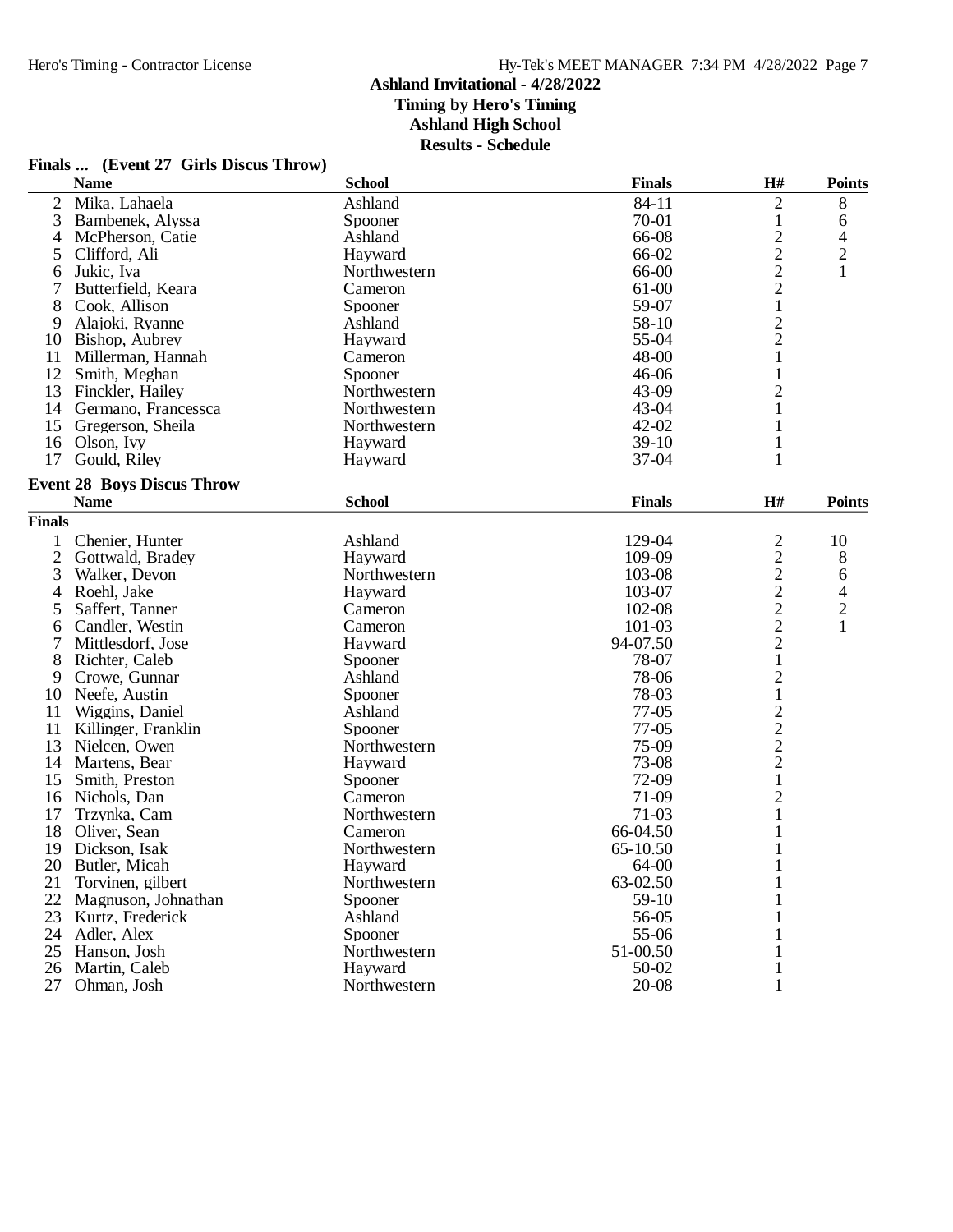## **Event 29 Girls Pole Vault**

|                | <b>Name</b>                     | <b>School</b> | <b>Finals</b> | <b>Points</b>     |
|----------------|---------------------------------|---------------|---------------|-------------------|
| <b>Finals</b>  |                                 |               |               |                   |
| 1              | Seeger, Elaina                  | Ashland       | $9 - 00.00$   | 10                |
| $\overline{2}$ | Driscoll, Shelby                | Northwestern  | 8-00.00       |                   |
| 3              | Daniels, Brynn                  | Spooner       | 7-06.00       | $\frac{8}{5}$ 5 2 |
| 3              | Zappia, Genevieve               | Northwestern  | 7-06.00       |                   |
| 5              | Hall, Jersey                    | Hayward       | 7-00.00       |                   |
| 6              | Waystedt, Hailey                | Hayward       | 7-00.00       | $\mathbf{1}$      |
|                | Chaon, Samantha                 | Hayward       | 7-00.00       |                   |
| 8              | Nelson, Najhaia                 | Northwestern  | $6 - 00.00$   |                   |
| 8              | Hanson, Addison                 | Northwestern  | $6 - 00.00$   |                   |
|                | Kreuser, Jocelyn                | Northwestern  | $6 - 00.00$   |                   |
|                | Hutton, Hannah                  | Spooner       | <b>NH</b>     |                   |
|                | Lawrence, Jordan                | Spooner       | <b>NH</b>     |                   |
| $---$          | Bonicatto, Sofia                | Hayward       | <b>NH</b>     |                   |
|                | <b>Event 30 Boys Pole Vault</b> |               |               |                   |
|                | <b>Name</b>                     | <b>School</b> | <b>Finals</b> | <b>Points</b>     |
| <b>Finals</b>  |                                 |               |               |                   |
| 1              | Benesch, Cameren                | Northwestern  | 13-03.00      | 10                |
| $\overline{2}$ | Kalin, Ian                      | Northwestern  | 10-06.00      | 8                 |
| 3              | Larson, Jesse                   | Northwestern  | 10-00.00      | $\frac{5}{5}$     |
| 3              | Fiamoncini, Jackson             | Ashland       | 10-00.00      |                   |
| 5              | Mika, Carter                    | Ashland       | 10-00.00      | $\overline{2}$    |
| 6              | Hill, Garret                    | Northwestern  | 9-06.00       |                   |
|                | Hanson, Isaac                   | Hayward       | $9 - 00.00$   | $\mathbf{1}$      |
| 8              | Amundson, Trevy                 | Northwestern  | $9 - 00.00$   |                   |
| 9              | Pearson, Jacob                  | Cameron       | 8-00.00       |                   |
| 9              | Schroeder, Pierce               | Spooner       | 8-00.00       |                   |
| 11             | Nielcen, Owen                   | Northwestern  | 8-00.00       |                   |
| 12             | Popp, Grant                     | Spooner       | 7-00.00       |                   |
| ---            | Hanson, Gabe                    | Hayward       | <b>NH</b>     |                   |
|                | Chaon, Foster                   | Hayward       | <b>NH</b>     |                   |
|                | Teixeira, Logan                 | Spooner       | <b>NH</b>     |                   |
| $---$          | Luckert, Leo                    | Cameron       | NH            |                   |
|                | Event 31 Girls High Jump        |               |               |                   |
|                | <b>Name</b>                     | <b>School</b> | <b>Finals</b> | <b>Points</b>     |
| <b>Finals</b>  |                                 |               |               |                   |
|                | Pearson, Lauren                 | Cameron       | 5-00.00       | 10                |
| 2              | Quaderer, Brianna               | Ashland       | 4-06.00       | 8                 |
| J.             | McPherson, Catie                | Ashland       | 4-06.00       | 6                 |
| 4              | Gagner, Layla                   | Cameron       | 4-06.00       | 4                 |
| 5              | Leschisin, Sydney               | Cameron       | 4-04.00       | $\overline{c}$    |
| 6              | Clark, Reagan                   | Spooner       | 4-02.00       | 1                 |
| 7              | Grubbs, Natalie                 | Hayward       | $4 - 02.00$   |                   |
|                | Driscoll, Shelby                | Northwestern  | 4-02.00       |                   |
| 9              | Anderson, Morgan                | Ashland       | 4-00.00       |                   |
| 10             | Thomas, Kaylie                  | Northwestern  | $3-10.00$     |                   |
|                |                                 |               |               |                   |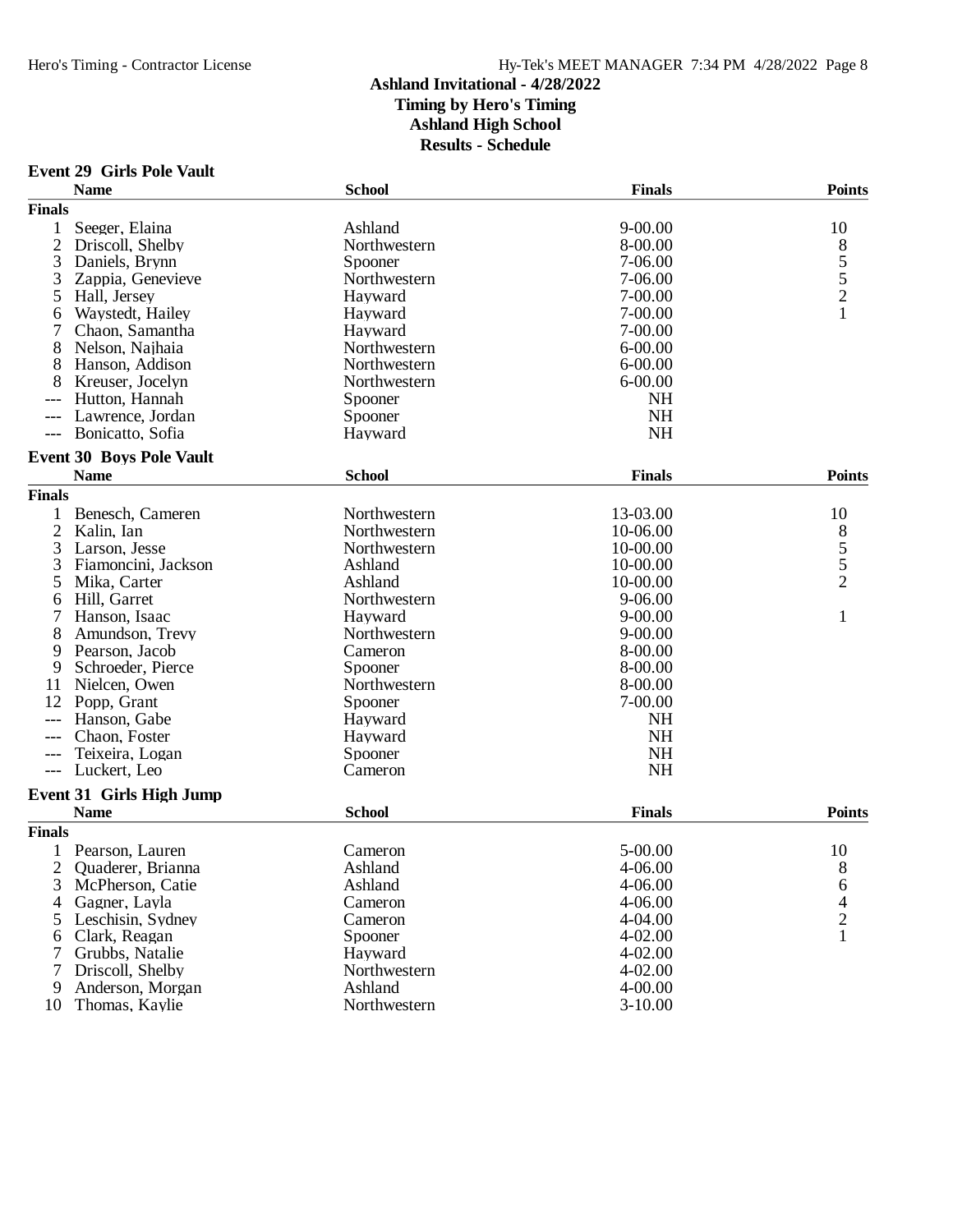|                     | Finals  (Event 31 Girls High Jump)<br><b>Name</b> | <b>School</b> | <b>Finals</b> | <b>Points</b> |
|---------------------|---------------------------------------------------|---------------|---------------|---------------|
| 10                  | Asleson, Brooke                                   | Spooner       | $3 - 10.00$   |               |
|                     | <b>Event 32 Boys High Jump</b>                    |               |               |               |
|                     | <b>Name</b>                                       | <b>School</b> | <b>Finals</b> | <b>Points</b> |
| <b>Finals</b>       |                                                   |               |               |               |
|                     | Pearson, Jacob                                    | Cameron       | 5-06.00       | 10            |
| 2                   | Kalin, Ian                                        | Northwestern  | 5-02.00       | 8             |
| 3                   | Killinger, Ben                                    | Spooner       | 5-00.00       | 6             |
| 4                   | Zwisler, Sean                                     | Spooner       | $5 - 00.00$   | 4             |
|                     | Gasper, Deagan                                    | Hayward       | <b>NH</b>     |               |
|                     | Bigboy, Jeridan                                   | Ashland       | <b>NH</b>     |               |
| $---$               | Helenius, Beau                                    | Northwestern  | <b>NH</b>     |               |
| $---$               | Kostac, Noah                                      | Ashland       | <b>NH</b>     |               |
| $\qquad \qquad - -$ | Trzynka, Cam                                      | Northwestern  | <b>NH</b>     |               |
|                     | <b>Event 33 Girls Long Jump</b>                   |               |               |               |
|                     | <b>Name</b>                                       | <b>School</b> | <b>Finals</b> | <b>Points</b> |
| <b>Finals</b>       |                                                   |               |               |               |
|                     | Severt, Taylor                                    | Cameron       | 16-00.00      | 10            |
| $\overline{c}$      | Daniels, Brynn                                    | Spooner       | 15-05.75      | 8             |
| 3                   | Pearson, Lauren                                   | Cameron       | 15-01.00      | 6             |
| 4                   | Folz, Jami                                        | Cameron       | 14-03.50      |               |
| 5                   | Hanson, Addison                                   | Northwestern  | 14-03.00      | $\frac{4}{2}$ |
| 6                   | Gieger-Fisher, Leila                              | Spooner       | 13-08.00      | $\mathbf{1}$  |
|                     | Clark, Ashleigh                                   | Spooner       | 13-07.50      |               |
| 8                   | Severt, Maddie                                    | Cameron       | 13-03.25      |               |
| 9                   | Anderson, Ava                                     | Northwestern  | 13-00.50      |               |
| 10                  | Gothblad, Georgianna                              | Spooner       | 12-11.00      |               |
| 11                  | Clark, Reagan                                     | Spooner       | 12-10.00      |               |
| 12                  | Bonicatto, Sofia                                  | Hayward       | 12-07.00      |               |
|                     | <b>Event 34 Boys Long Jump</b>                    |               |               |               |
|                     | <b>Name</b>                                       | <b>School</b> | <b>Finals</b> | <b>Points</b> |
| <b>Finals</b>       |                                                   |               |               |               |
| 1                   | Piff, Colter                                      | Ashland       | 18-03.00      | 10            |
| $\overline{c}$      | Lundequam, Cole                                   | Cameron       | 17-08.75      | 8             |
| 3                   | Blatterman, Ethan                                 | Spooner       | 17-08.25      | 6             |
| 4                   | Golat, Aiden                                      | Cameron       | 17-05.50      | $\frac{4}{2}$ |
| 5                   | Goyke, Ramdy                                      | Ashland       | 16-02.75      |               |
| 6                   | Gasper, Deagan                                    | Hayward       | 16-01.00      | 1             |
|                     | McKittrick, Logan                                 | Ashland       | 15-05.00      |               |
| 7                   | Glessing, Jaiden                                  | Spooner       | 15-05.00      |               |
| 9                   | Teixeira, Logan                                   | Spooner       | 15-01.75      |               |
| 10                  | Nelson, Langdon                                   | Northwestern  | 15-01.25      |               |
| 11                  | Theien, Bryant                                    | Northwestern  | 14-05.50      |               |
| 12                  | Andren, Wyatt                                     | Northwestern  | 13-11.50      |               |
| 13                  | Brilla, Bridger                                   | Northwestern  | 13-06.50      |               |
| 14                  | Hunter, Christner                                 | Spooner       | 12-10.00      |               |
| 15                  | Jahnke, Zachary                                   | Spooner       | 11-10.75      |               |

# **Finals ... (Event 31 Girls High Jump)**